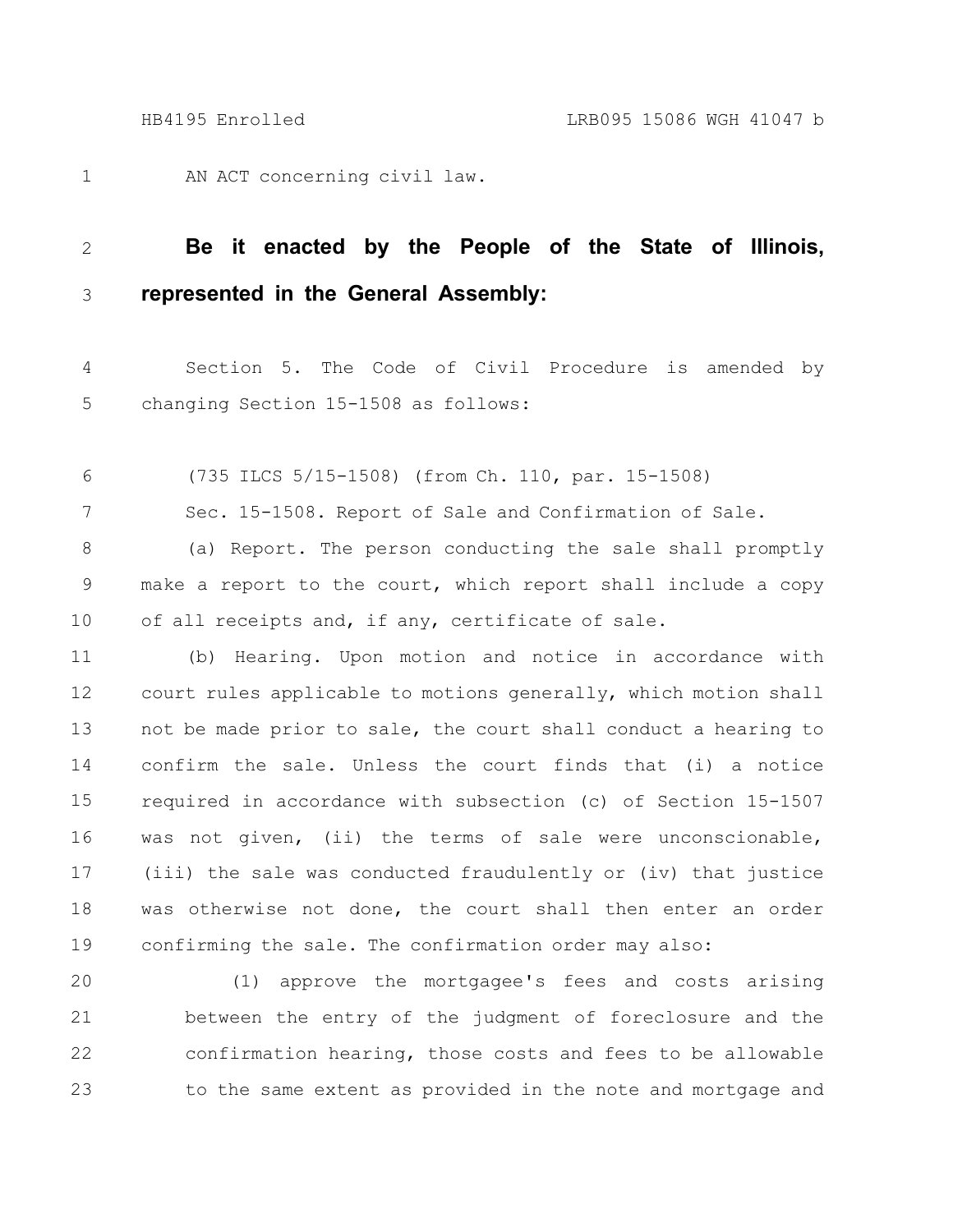in Section 15-1504; 1

(2) provide for a personal judgment against any party for a deficiency; and 2 3

(3) determine the priority of the judgments of parties who deferred proving the priority pursuant to subsection (h) of Section 15-1506, but the court shall not defer confirming the sale pending the determination of such priority. 4 5 6 7 8

(b-5) Notice with respect to residential real estate. With respect to residential real estate, the notice required under subsection (b) of this Section shall be sent to the mortgagor even if the mortgagor has previously been held in default. In the event the mortgagor has filed an appearance, the notice shall be sent to the address indicated on the appearance. In all other cases, the notice shall be sent to the mortgagor at the common address of the foreclosed property. The notice shall be sent by first class mail. Unless the right to possession has been previously terminated by the court, the notice shall include the following language in 12-point boldface capitalized type: 9 10 11 12 13 14 15 16 17 18 19 20

IF YOU ARE THE MORTGAGOR (HOMEOWNER), YOU HAVE THE RIGHT TO REMAIN IN POSSESSION FOR 30 DAYS AFTER ENTRY OF AN ORDER OF POSSESSION, IN ACCORDANCE WITH SECTION 15-1701(c) OF THE ILLINOIS MORTGAGE FORECLOSURE LAW. 21 22 23 24

(c) Failure to Give Notice. If any sale is held without compliance with subsection (c) of Section 15-1507 of this 25 26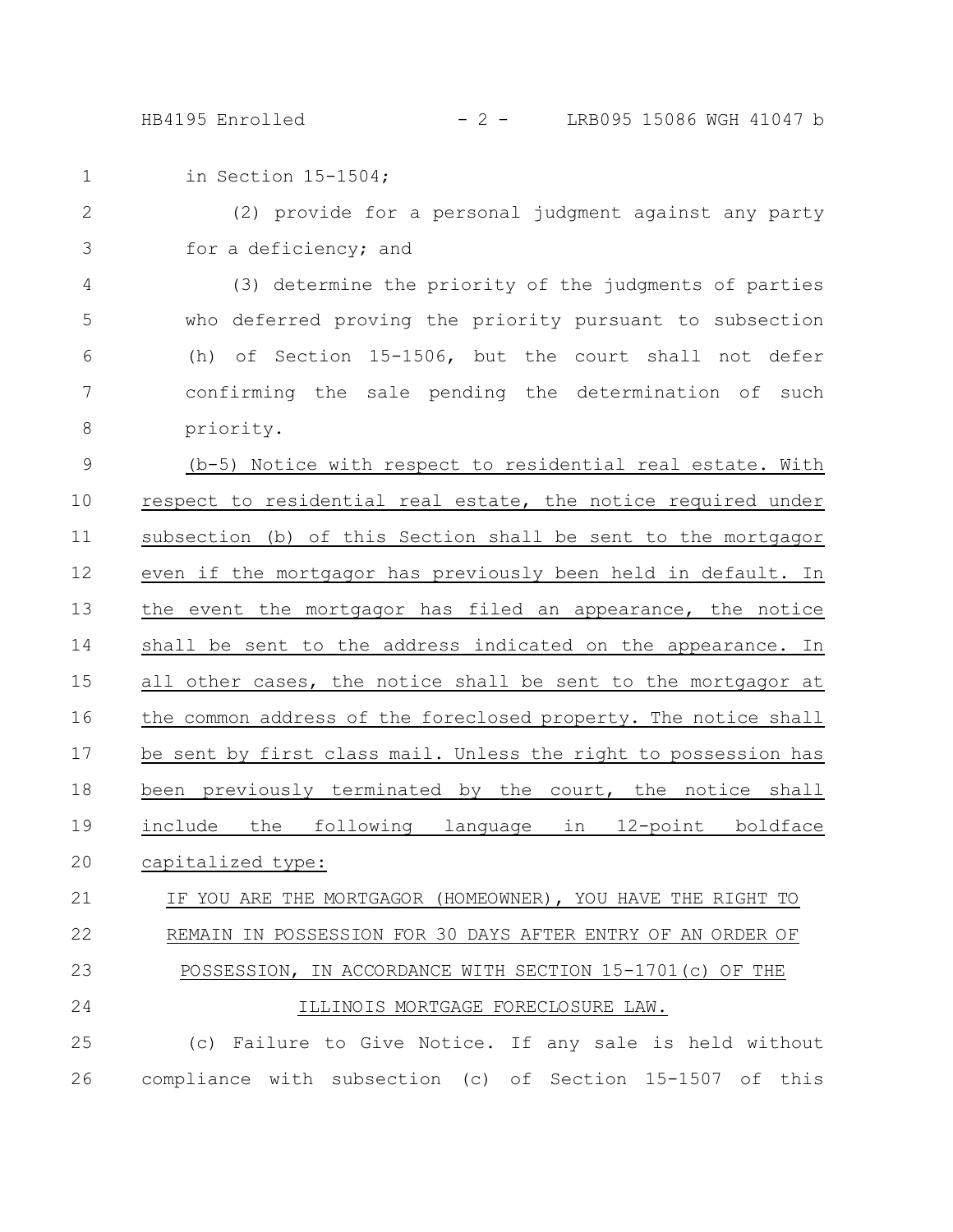HB4195 Enrolled  $- 3 - 15086$  WGH 41047 b

Article, any party entitled to the notice provided for in paragraph (3) of that subsection (c) who was not so notified may, by motion supported by affidavit made prior to confirmation of such sale, ask the court which entered the judgment to set aside the sale, provided that such party shall guarantee or secure by bond a bid equal to the successful bid at the prior sale. Any subsequent sale is subject to the same notice requirement as the original sale. 1 2 3 4 5 6 7 8

(d) Validity of Sale. Except as provided in subsection (c) of Section 15-1508, no sale under this Article shall be held invalid or be set aside because of any defect in the notice thereof or in the publication of the same, or in the proceedings of the officer conducting the sale, except upon good cause shown in a hearing pursuant to subsection (b) of Section 15-1508. At any time after a sale has occurred, any party entitled to notice under paragraph (3) of subsection (c) of Section 15-1507 may recover from the mortgagee any damages caused by the mortgagee's failure to comply with such paragraph (3). Any party who recovers damages in a judicial proceeding brought under this subsection may also recover from the mortgagee the reasonable expenses of litigation, including reasonable attorney's fees. 9 10 11 12 13 14 15 16 17 18 19 20 21 22

(e) Deficiency Judgment. In any order confirming a sale pursuant to the judgment of foreclosure, the court shall also enter a personal judgment for deficiency against any party (i) if otherwise authorized and (ii) to the extent requested in the 23 24 25 26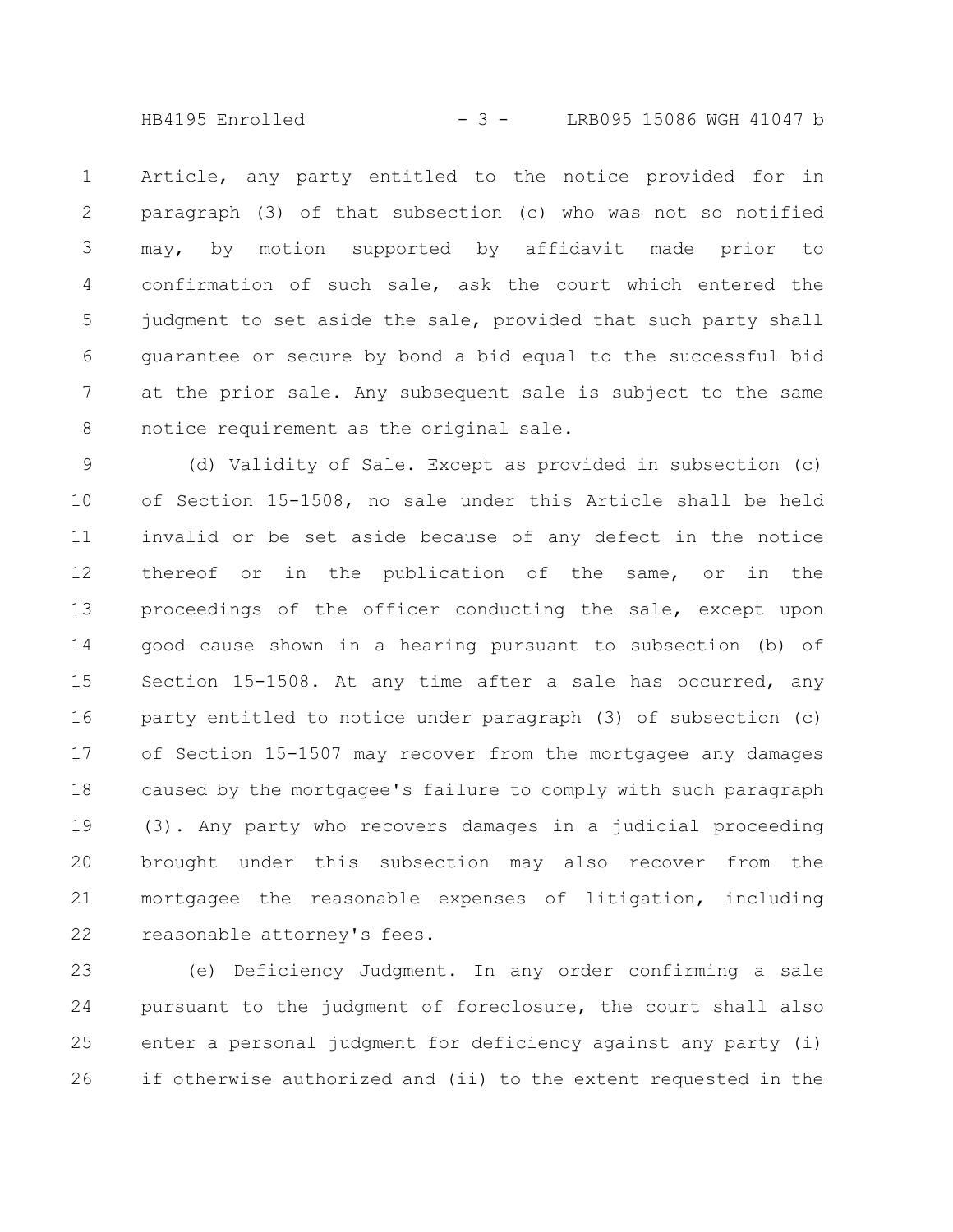HB4195 Enrolled  $- 4 -$  LRB095 15086 WGH 41047 b

complaint and proven upon presentation of the report of sale in accordance with Section 15-1508. Except as otherwise provided in this Article, a judgment may be entered for any balance of money that may be found due to the plaintiff, over and above the proceeds of the sale or sales, and enforcement may be had for the collection of such balance, the same as when the judgment is solely for the payment of money. Such judgment may be entered, or enforcement had, only in cases where personal service has been had upon the persons personally liable for the mortgage indebtedness, unless they have entered their appearance in the foreclosure action. 1 2 3 4 5 6 7 8 9 10 11

(f) Satisfaction. Upon confirmation of the sale, the judgment stands satisfied to the extent of the sale price less expenses and costs. If the order confirming the sale includes a deficiency judgment, the judgment shall become a lien in the manner of any other judgment for the payment of money. 12 13 14 15 16

(g) The order confirming the sale shall include, notwithstanding any previous orders awarding possession during the pendency of the foreclosure, an award to the purchaser of possession of the mortgaged real estate, as of the date 30 days after the entry of the order, against the parties to the foreclosure whose interests have been terminated. 17 18 19 20 21 22

An order of possession authorizing the removal of a person from possession of the mortgaged real estate shall be entered and enforced only against those persons personally named as individuals in the complaint or the petition under subsection 23 24 25 26